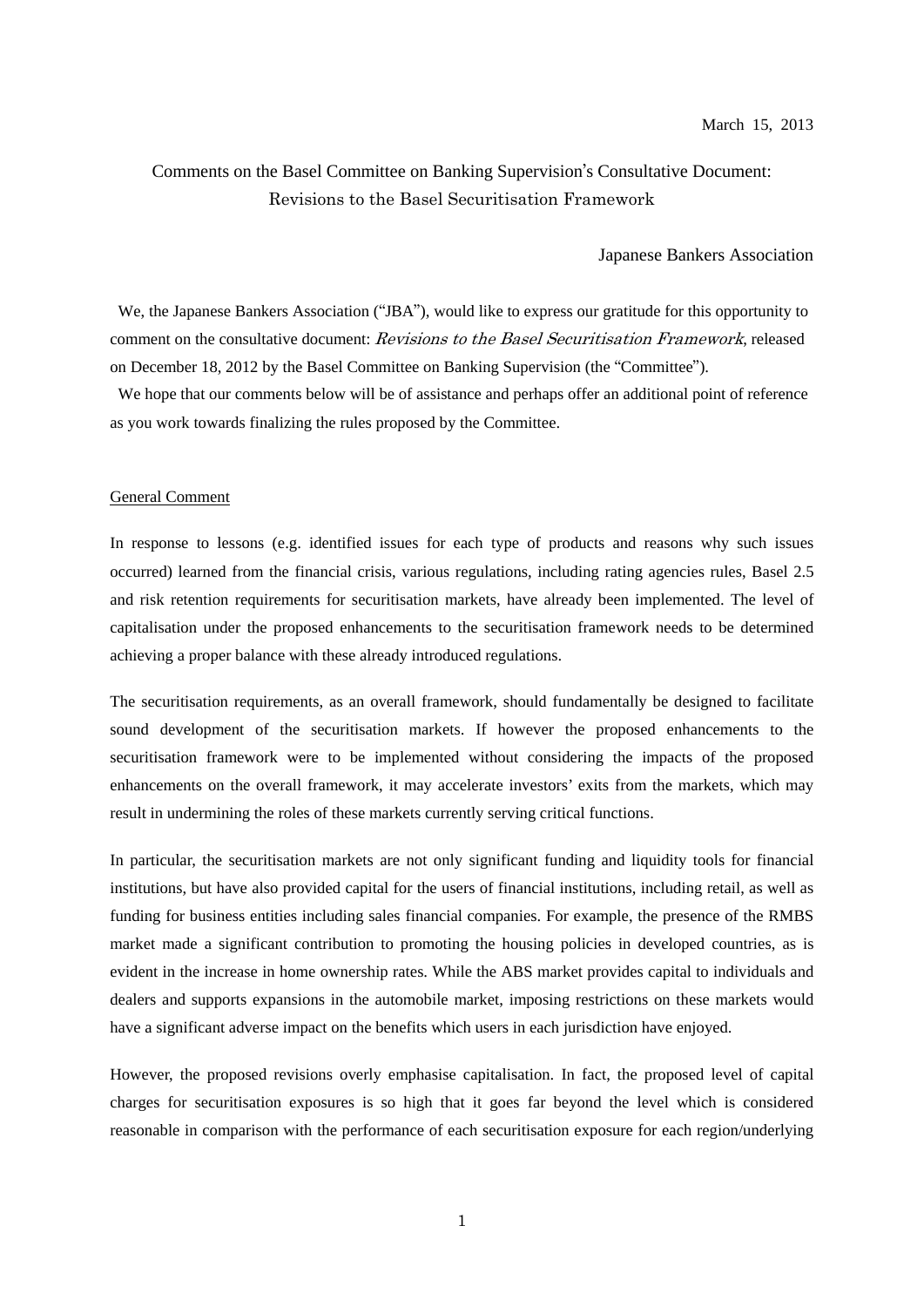asset. As an example, a 10-year accumulated loss rate<sup>1</sup> for a securitisation exposure rated AAA, such as ABSs, CMBSs and RMBSs, in the Asia-Pacific region is 0.01%, while the capital charge required under the proposed revisions is 4.64%. This is considered to lack sufficient reasonable grounds. Primary reasons are presumed to be that the BCBS excessively focused on modeling risk for particular securitisation exposures highlighted during the crisis (e.g. U.S. RMBS/HEL with AAA-rated, which demonstrated a 7.34 % of 10-year accumulated loss rate) without reflecting differences in the characteristics and performance of securitisation exposures among regions/underlying assets as well as that it ignores the post-crisis situation of the securitisation markets and other related initiatives, such as improvements in assessment/ rating methodologies and strengthened monitoring. Accordingly, the proposed framework has substantially deviated from the BCBS's original intention of striking a balance between reducing the investment risk associated with a securitisation exposure and developing the sound securitisation markets as an important tool for funding.

In order to ensure the balanced framework between the regulations for investors and originators, given that the regulations introduced to date have placed an excessive emphasis on the regulations to be imposed on investors, enhancements to the regulations addressing information disclosure and registration mandates for originators in the securitisation markets are preferable option. Should the information on tranches, including the nature, performance and repayment priority of underlying assets, be registered and disclosed in a manner widely available to market participants, such requirements would curb the issuance and distribution of low-quality instruments that could have a significant impact on the financial system. If, however, a securitisation exposure with insufficient information disclosure is retained, then, as an exceptional treatment, a capital charge that exceeds the general level should be imposed on the exposure. Such a regulatory regime is considered to promote the sound development of the securitisation markets.

Some securitisation exposures had caused market disruption due to various reasons and defects in products during the crisis. However, post-crisis efforts made by market participants, investors and regulatory authorities are considered to have remediated, or are remediating, such defects as paragraph 3, Page 35 of the Consultative Document also indicates the improved rating methodology of a rating agency as one of its assumptions. We believe the concept underpinning the proposed framework will deviate from such a perception and lack a balance.

In finalising the Revisions to the Basel Securitisation Framework, the BCBS's basic stance and analysis on the current securitisation markets applied in developing this revised framework should be explicitly disclosed. In particular, how the BCBS recognises the improvement initiatives for and regulatory effects on such market. Specific issues to be addressed are as follows; Has a securitisation exposure recognised as having a defect during the crisis still maintained its marketability in the post-crisis market, or has it exited from the market? Had any action been taken to remove the defect? How have the effects been evaluated? Is it reasonable to still consider it to have a high risk for a certain type of a product just because such a

 1 Extracted from Figure 37 of Moody's "Default & Loss Rates of Structured Finance Securities: 1993-2011".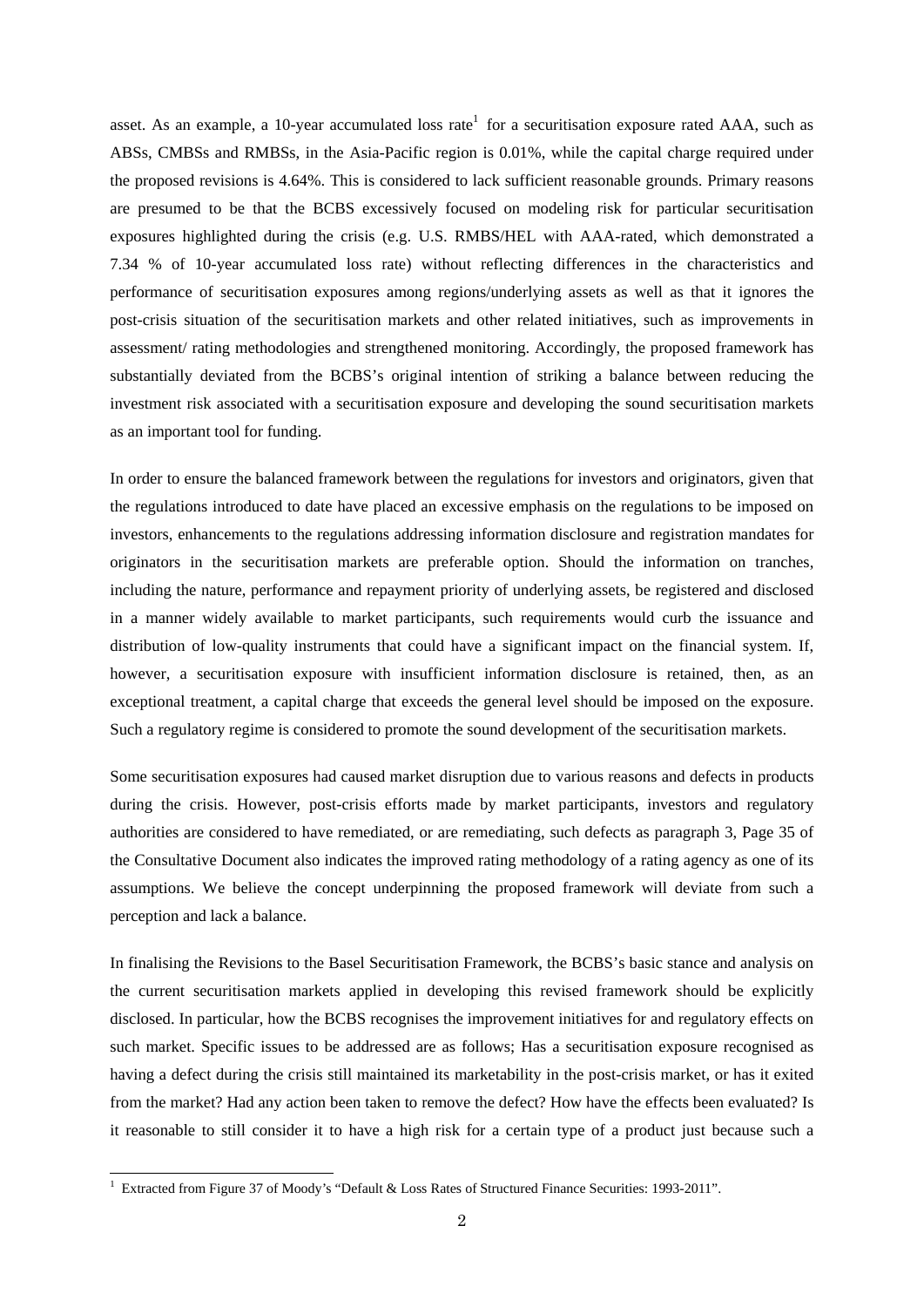product has a similar nature to that which caused investors to incur losses in the past?

Q1: What additional costs and benefits of the two hierarchies should the Committee consider? Which hierarchy presents the greater benefits relative to its drawbacks? Which hierarchy would best address the shortcomings identified with the current framework, whilst meeting the Committee's objectives?

The key messages of the proposed regulatory revisions are mitigating the mechanistic reliance on external credit ratings, revising risk weights, and reducing cliff effects of required capital. Under alternative A the Modified Supervisory Formula Approach (MSFA) that captures additional risk factors which securitisation exposures may involve, and that does not rely on external credit ratings, is at the top of the hierarchy of approaches. In addition, the Simplified Supervisory Formula Approach (SSFA) not relying on external credit ratings like the MSFA and the revised Ratings-based Approach (RRBA) requiring eligible external credit ratings are second in the hierarchy. Therefore, Alternative A is considered to address more issues because the risk-sensitive approach is used for wide-ranging tranches from senior to non-senior and extreme cliff effects can be reduced. However, Alternative A also has the issues as described below and it is considered necessary to review the excessive capital charges for senior tranches for the purpose of reducing cliff effects. The proposed level of capital charge has a merit of preventing the issuance and distribution of low-quality instruments causing disruptions during a crisis, but may drive out appropriate instruments from the markets.

Under Alternative B, requiring the "high-quality" criterion for external credit ratings is presumed to increase the "mechanistic reliance on external credit ratings" which is one of the purposes of the regulatory revisions. Furthermore, as described in detail in Q3, the definition of "high-quality" tranches is ambiguous, which makes it difficult for banks and national regulators to eliminate subjectivity. Thus, the treatment may vary among jurisdictions. In cases where the assessment is made based on the external credit ratings illustrated in the Consultative Document, a securitisation product originated in an Asian country is not likely to qualify as having "high-quality" tranches, depending on the country rating provided by rating agencies, since such a country rating will be a cap on the credit rating no matter how high credit quality the securitisation tranches have, which may result in hindering the expansion of the securitisation business. In the case of a bank employing the Standardised Approach (SA), the Backstop Concentration Ratio Approach (BCRA) is applied to a securitisation exposure not qualifying as having a "high-quality" tranche, which causes significant cliff effects in comparison with a bank applying the Internal ratings-based approach (IRB). As a result, under Alternative B, the motivation to invest in non-high quality tranches of a securitisation exposure may significantly be reduced since the application of a concentration ratio approach results in excessive higher capital charge.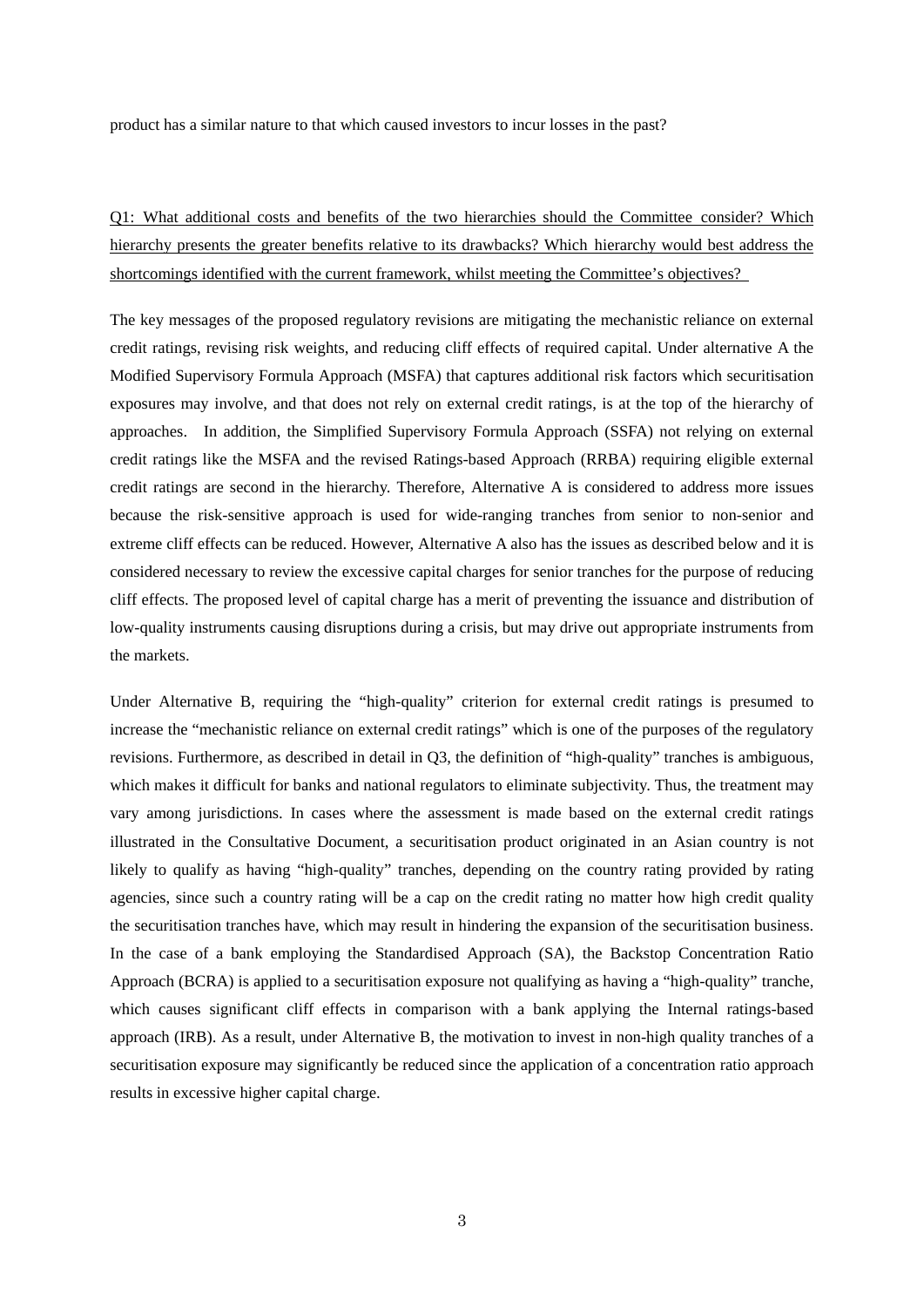# Q2: As regards Alternative A, could both the revised RBA and the SSFA be accommodated without raising concerns about regulatory arbitrage or level playing field?

The calculation methodology under the RRBA which focuses on credit ratings is fundamentally different from that under the SSFA which builds on SA-based required capital for all underlying assets of a securitisation exposure. Such differences include the parameters incorporated in the respective formulas. As such, initiatives to align capital charges under both the RRBA and the SSFA at the same level for all securitisation exposures might be difficult, and hence fully addressing concerns about regulatory arbitrage or a level playing field might become challenging.

The proposed revisions permit each jurisdiction to select either the RRBA or the SSFA. Assuming that Jurisdictions A and B select the SSFA and the RRBA for cross-border transactions, respectively, the only available information on a securitisation transaction originated in Jurisdiction A might be information required under the SSFA. Such situation may prevent an investor located in Jurisdiction B from applying the RRBA. Taking into account the impact on these cross-border transactions, it is desirable to employ a uniform hierarchy, under which RRBA is applied to transactions which can obtain eligible external ratings while SSFA to other transactions, after making as much calibration as possible so that risk weights under the former have the same level of those under the latter, rather than to allow each jurisdiction to apply either approach, as described below in Q4, because such a treatment has the merit of extending the scope of applying a risk-sensitive approach and avoiding regulatory arbitrage and a level playing field.

On the other hand, we respectfully request BCBS to consider not requiring both RRBA-based and SSFA-based reports if an overseas branch / subsidiary of a bank employs an approach different from its home country.

Q3: As regards Alternative B, which methods could a bank use to conclude that a securitisation exposure is of high-quality? Would the use of these methods likely result in a capital charge consistently related to credit risk across banks and countries? Would Alternative B produce material cliff effects as exposures deteriorate below high-quality?

"High-quality" could not be an effective determinant for the following reasons:

An external credit rating of "AA-" or better currently illustrated as the basis of "high-quality" is considered not reasonable. In cases where a securitisation product is originated in an Asian country, the country ceiling may limit the global credit rating to "A" or worse even when such a product has a domestic credit rating of "AAA". The uniform introduction of an "AA-" or better will lead to the application of risk-insensitive approach to a number of securitisation products, including senior tranches, in Asian countries, and may impede the expansion of the securitisation business in Asian countries.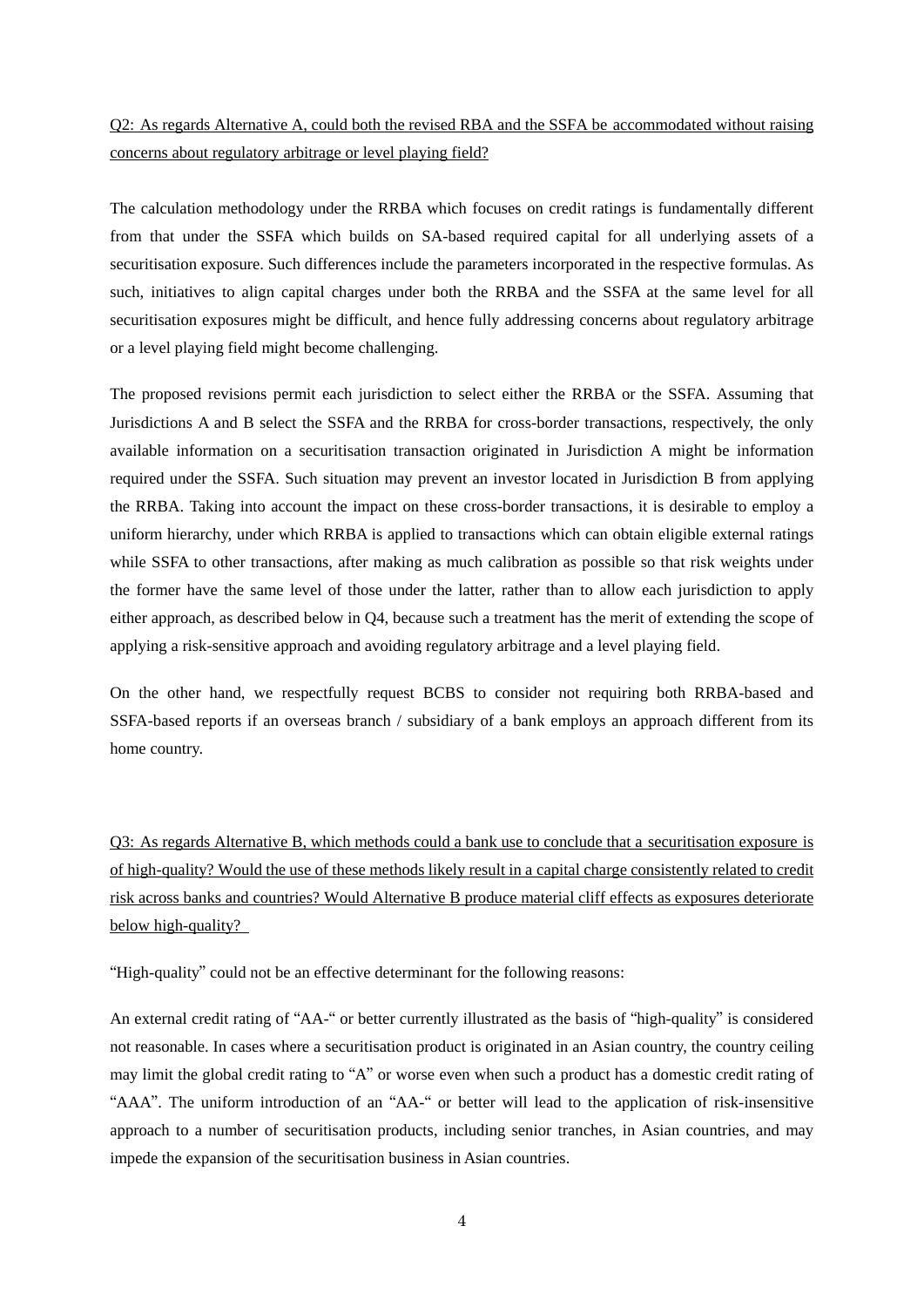On the other hand, with regard to the definition of "high-quality", it is difficult to eliminate banks' subjective judgment. The key factors for determining risks for a securitisation exposure are the nature and performance of an underlying asset as well as the nature of its credit enhancement. However the performance varies depending on the type of underlying asset, and so does the nature of required credit enhancement. As each underlying asset is unique, it is considered impossible to eliminate subjectivity in determining to what extent "high-quality" is specifically defined.

Given that the objective of this proposed revision is to make appropriate risk measurements for mezzanine tranches, Even if Alternative B is selected, the condition of "AA-" or better is not necessary and the classification based on whether senior tranches or not is sufficient.

# Q4: Are there alternative hierarchies or revisions to the two proposed (or a combination of both) that the Committee should consider?

As described above in Q2, from the standpoint of regulatory arbitrage and a level playing field, it is not reasonable for the selection of the RRBA or the SSFA to be at the discretion of jurisdictions.

There are some securitisation transactions, such as short-term and small amount transactions, which do not obtain two or more ratings in Japan. Some products may not be able to estimate the probability of default ("PD") and the loss given default ("LGD") for each underlying asset under the IRB which is one of the requirements for the MSFA. In such a case, if the application of the SSFA is not allowed (the RRBA is emlpoyed), then the BCRA is employed as the MSFA and the RRBA cannot be applied, which may result in an excessive capital charge. Thus, with regards to the RRBA and the SSFA, the approaches which are used if the MSFA is not adopted, we believe that the SSFA and RRBA should be evenly positioned within the hierarchy, applying the RRBA to transactions which can obtain eligible external credit ratings, and SSFA to the others, rather than allowing national authorities to select either approach. The introduction of such an explicit hierarchy will resolve the concern about regulatory arbitrage.

If a hierarchy is established, unless merits pertaining to the risk-weighted assets are added to the calculation methodology for approaches at the higher end of the hierarchy, there may be no incentive for banks to choose an approach at the higher end. If the current proposal gives the impression to banks that the most advanced approach in the hierarchy merely increases the burden, and applying a simplified calculation method does not change the resultant risk weight due to the floor, it is likely that banks would employ a more simplified calculation method. As described below in Q8, the MSFA has an issue of being excessively conservative and hence calibration should be made so as to reduce risk weights. Accordingly, it should be noted that even if a hierarchy criteria is introduced, such criteria may not restrain banks from using a more simplified method.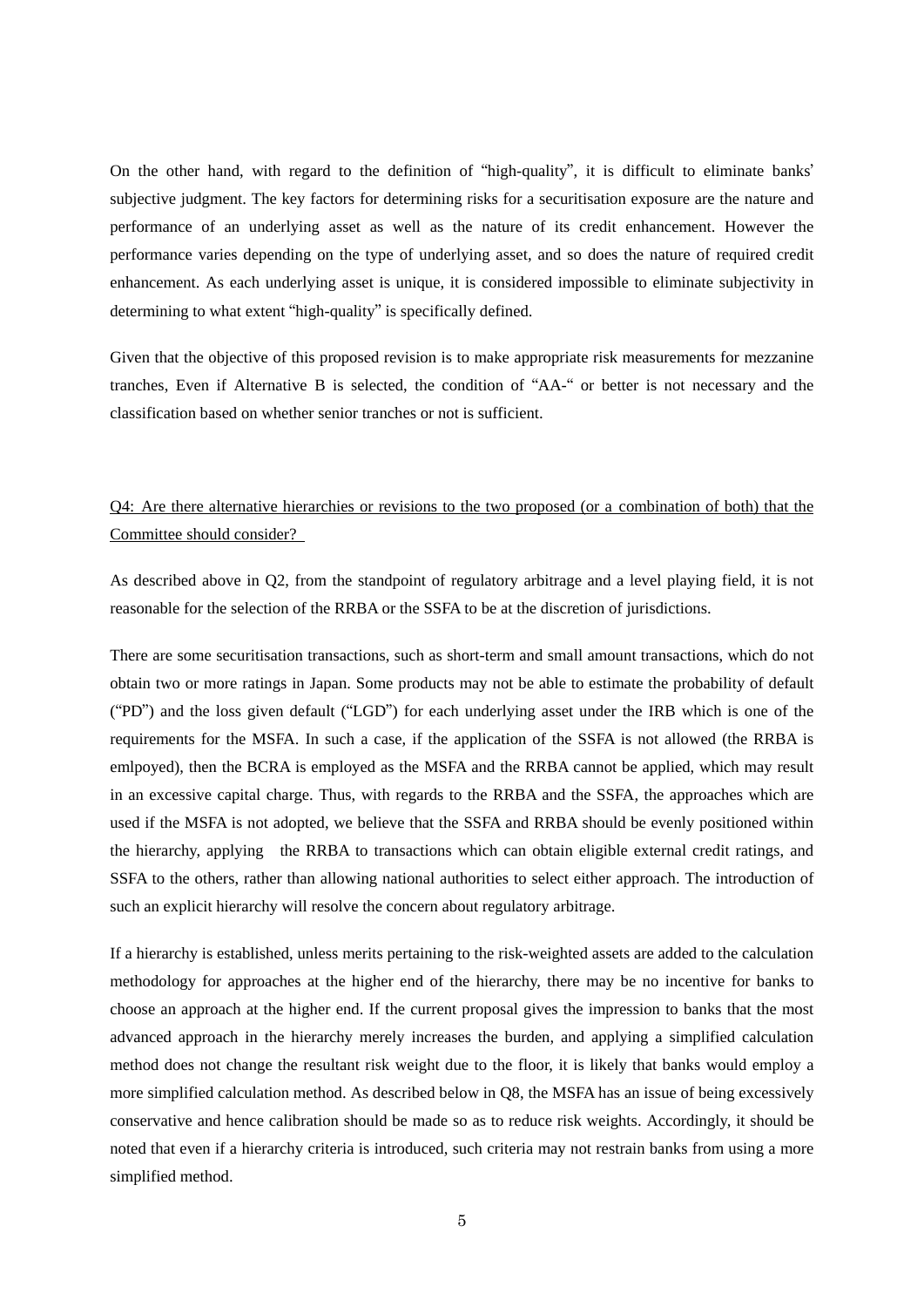Q5: The Committee recognises that in some instances and in some jurisdictions, the requirement for two external ratings could be difficult to implement or could impose additional costs on banks. The Committee requests feedback on the relative merits of reducing idiosyncratic, rating agencies' modelling risk with the costs of using two ratings and/or whether exceptions to this treatment should be permitted.

Exceptions to this treatment should be permitted for the reasons described below. Also, whether to apply such exceptions should be at the discretion of jurisdictions, considering the reliability of eligible rating agencies and the features of the securitisation market in each jurisdiction, on condition of stipulating specific principles, including small-amount and short-term transactions.

It is understood that acquiring two credit ratings is a common practice in the United States and EU countries. In Japan, there are a number of securitisation exposures with a size of 15 billion yen or less. While the credit rating acquisition costs varies according to the size and nature of the transaction, the need for two ratings is lead to an additional increase in the credit rating acquisition costs and likely to have a material impact on return mainly for highly-rated transactions. Furthermore, in certain Asian countries with a potential growth in their securitisation markets, there may be no major rating agencies. Accordingly, it is expected that credit rating acquisition will require a considerably longer period and a significant amount of costs for the time being.

For these reasons, we respectfully request the BCBS to permit an exception that securitisation exposures not exceeding a certain threshold (e.g. 15 billion yen) do not need to obtain multiple ratings.

On the other hand, most short-term exposures are intended for temporary funding needs. Unlike EU countries and the United States, the balance of securitised accounts and notes receivables exceed 5 trillion yen in Japan. A structure of such instruments has a simple with only senior and subordinated tranches. Major Japanese banks have not suffered from the default of such securitised products for the past 15 years. It is therefore considered unnecessary for such exposures to obtain multiple ratings, considering that the probability of default for short-term (less than one year) exposures is extremely low.

In addition, except for the above small-amount and short-term transactions, from a cliff effect reduction perspective, in the case where there is only one external credit rating, the application of the RRBA should not be prohibited but permitted by assigning a conservative risk rate (e.g. assigning a risk weight below one notch).

The proposal under this Consultative Document is intended to reduce rating agencies' modeling risk. We recognise that certain products, such as subprime RMBSs, ABSs - CDOs materialised such risk during the financial crisis. In Japan, the majority of securitisation products traded in the securitisation market are auto loan ABSs and prime RMBSs, where such modeling risk was limited (our understanding is that traditional securitised assets, such as auto loan ABSs and prime RMBSs, were not exposed to such risk even on a global basis). From such a standpoint, the treatment should be varied depending on asset types.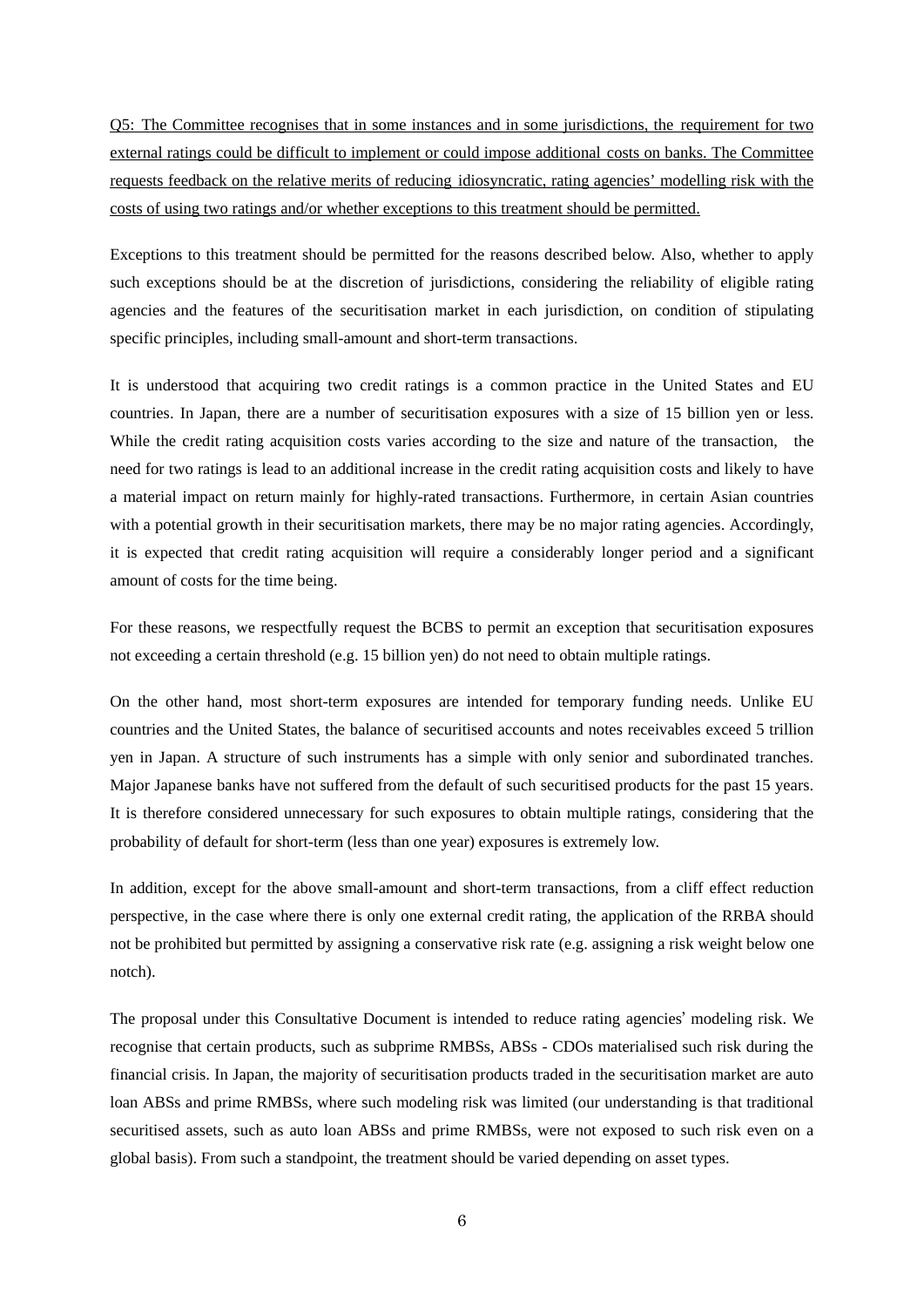Furthermore, we respectfully request the BCBS to permit existing transactions to obtain only one external credit rating because, in many cases, it may be difficult to force initial originators to develop additional credit rating acquisition processes due to reasons that the initial originator no longer exists, or has changed; an approval for such additional acquisition needs to be obtained from the related parties; and issues associated with the cost burden for such additional acquisitions may arise.

#### Q6: Is the RBA appropriately calibrated and formulated? Should other risk drivers be incorporated?

A risk weight is treated in a conservative manner in the proposed approach. This is because, for tranches rated BB or better, this approach assumes 4.73% of PD and 60% of LGD in terms of the credit quality of loans comprising the underlying assets pools subject to analysis, which is considerably higher than actual situations. Additional reasons for such a treatment may be that the RRBA is calibrated based on the MSFA which incorporates issues as pointed out in Q8.

While the concept of tranche thickness, which is newly added as a risk factor in the Proposed Document, is an important factor, this concept does not take into account the fact that in practice securitisation transactions use excess spreads as a credit enhancement, and hence a thin tranche can obtain a high rating due to this credit enhancement. The proposed treatment would result in a sharp rise in risk weights of high-rated thin classes of tranches even though excess spreads are available for such tranches.

In addition, the rate of increase in maturity-based risk weights should also be revisited. As the regulations on rating agencies have been strengthened subsequent to the crisis, the rating agencies, in the process of credit rating analysis, generally grant a credit rating that matches the level of credit enhancement, taking into account the maturity of the underlying assets and the period of time required for the redemption of the tranches. The longer the maturity, the higher the level of credit enhancement needed in order to obtain the same credit rating even if a product with a PD of one year has the same underlying assets. Under the RRBA, maturity effects may be double-counted, and hence it is not considered appropriate to use the maturity ("M").

The level of risk weights under the RRBA is based on the assumption that external credit ratings represent a simple expected loss (EL) ( $EL=PD*LGD$ ). However, in practice, the existing external credit ratings do not use a simple EL but rather factor in the tolerance of a stressed situation, for example, multiplying by a scale factor of stress. Such a current practice should be appropriately taken into account.

As a result of reflecting the factors stated above, the aggregated risk weights of securitisation exposures comprising the same underlying assets will be much higher than the risk weights of the underlying assets, and will fail to ensure a comprehensive consistency.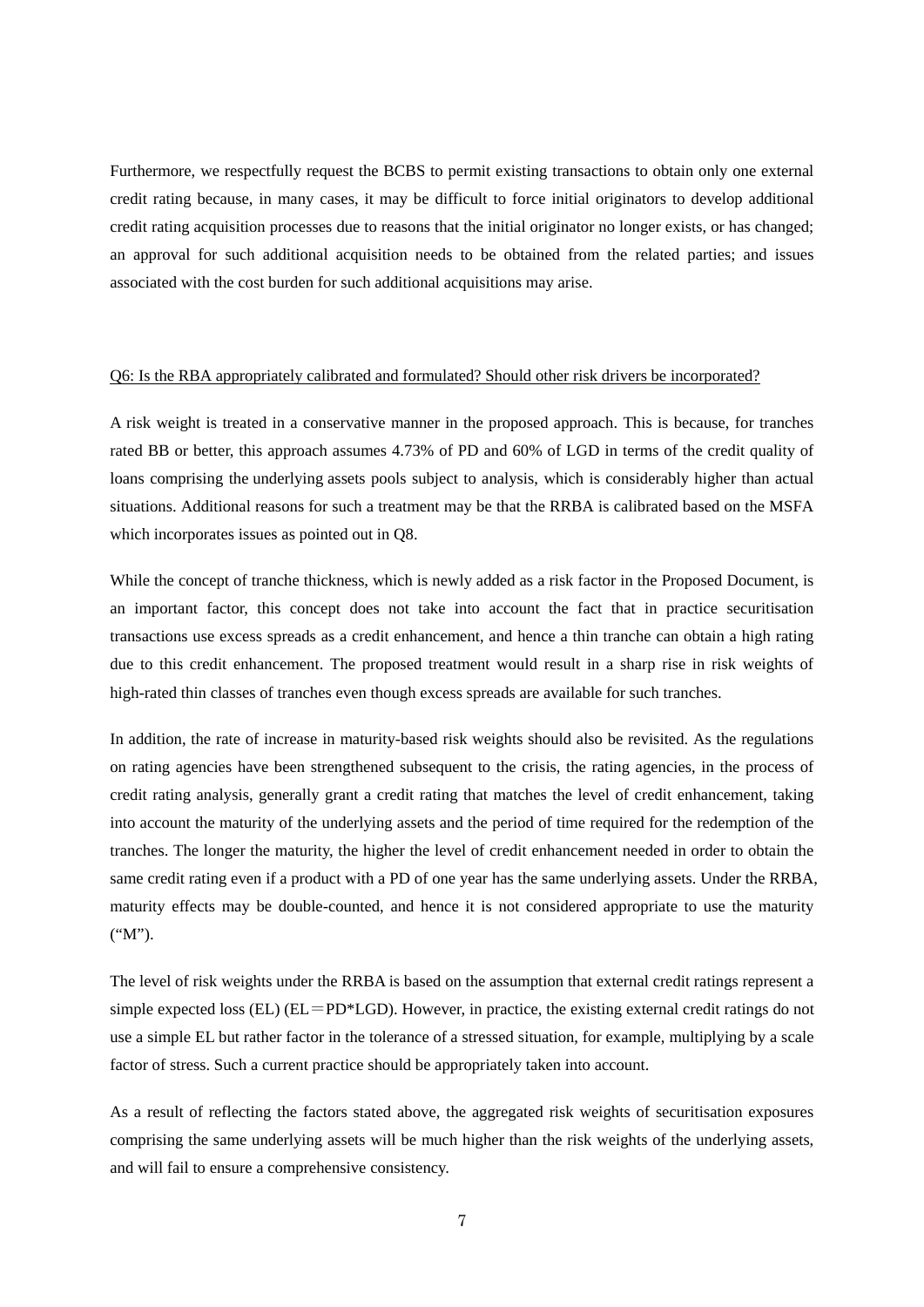In Japan, AAA-rated securitisation exposures are granted a stable rating as the one-year downgrade rate is 1.7% and the five-year one is 0.7% according to the rating movement of Japanese securitisation products (Figure 21 of Moody's: *Rating Movements for Securitisation Products in Japan (1994 to 2011)*, June 2012). In addition, with regard to the rating movement of CDOs only, the one-year downgrade rate for AAA-rated CDOs is 6.2% and the five-year one is 11.3%, while the one-year downgrade rate for AAA-rated ABSs is 0.3% and the five-year one is 0.2%. These indicate that the downgrade rate greatly varies depending on asset types. Risk weights should be set by reflecting these attributes. Particularly for housing loans extended by the Japan Housing Finance Agency ("Housing Agency") accounting for the majority of securitisation products traded in the securitisation market in a broad sense, the average historical default rate is approximately 0.4%, which has not exceeded 2% at the maximum, and a recovery rate associated with such a default rate is 60 to 70% or so. Assuming that these rates are used for the PD and LGD (LGD=1- "a recovery rate"), the EL will be 0.12% to 0.16%. This significantly falls below the EL of 2.83% (=PD(4.73%)\*LGD(60%)) estimated based on the described PD and LGD, and accordingly such estimation does not represent the actual situation. For AAA-rated exposures issued by the Housing Agency, this results in excessive capital charges in comparison with the risk weights of housing loans. Also, with regard to a senior securitisation exposure, treating the average risk weights assigned to the underlying asset exposures as a cap on risk weights is permitted. However, in the case where it may be difficult for a bank employing the IRB to make an independent estimation under the IRB for products held for investment purposes, and thus we respectfully request the BCBS to clarify that such a bank can estimate risk weights of the underlying asset exposures based on the SA in calculating a cap of risk weights, as described below in Q19. We agree on the treatment stated in Item 4 of FAQs in the quantitative impact study (QIS) proposing that, in the case where the independent estimation is difficult, a cap of risk weights for mixed pools should be calculated under the SA.

|             | Risk<br>weight<br>housing loans | of Risk weight under<br>the RRBA |
|-------------|---------------------------------|----------------------------------|
| <b>RMBS</b> | 35%                             | 58%                              |

[Table: Estimation of RMBS issued by the Housing Agency under certain assumptions]

Even if an upgrade to the most senior tranche (AAA/Aaa-rated) is achieved, and a subordinated rate improves as redemptions increase, the credit rating would not be upgraded. Accordingly, the risk weight to be applied will not improve, and a higher risk weight than other calculation methodologies will be maintained. Therefore, in addition to the calculation methodology proposed, adjustments such as the incorporation of a subordinated rate is considered necessary (see the illustration shown below).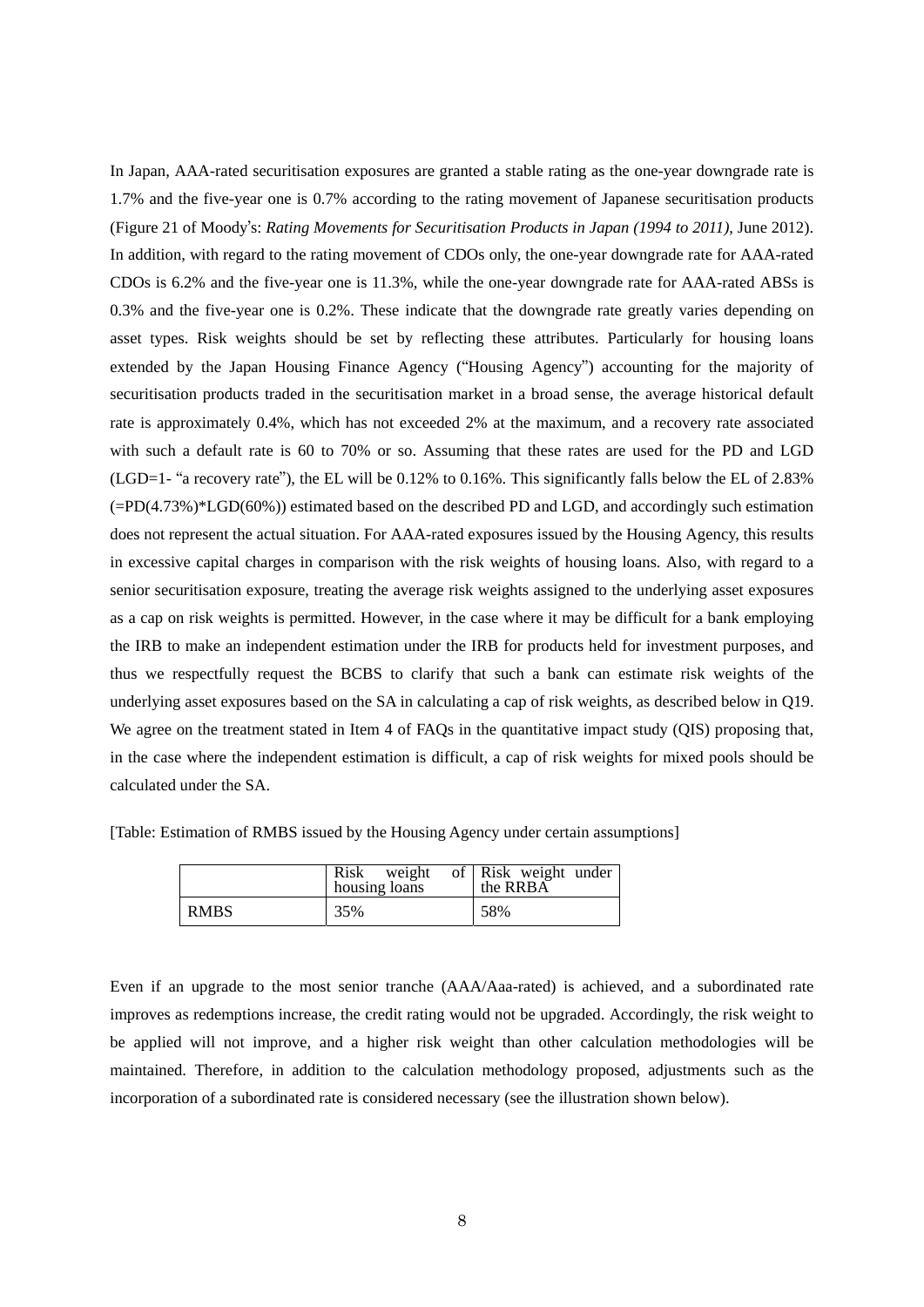[Table: Comparison of the aging effect for ABSs with a final legal maturity of 10 years and straight-line redemption rate of 10% per annum]

| Assumption  |          | K(irb)= $10\%, K(SA)=10\%, W=0$ |          |            |       |         |
|-------------|----------|---------------------------------|----------|------------|-------|---------|
|             | EAD      | <b>PD</b>                       | LGD      | <b>AVC</b> |       |         |
|             | 100      | 0.01                            | 0.45     | 0.12       |       |         |
|             |          |                                 |          |            |       | (year)  |
|             | Issuance | $t+1$                           | $t+2$    | $t + 3$    | $t+4$ | $t + 5$ |
| Asset       | 100      | 90                              | 80       | 70         | 60    | 50      |
| Class A     | 70       | 60                              | 50       | 40         | 30    | 20      |
| Attachement | 30%      | 33%                             | 38%      | 43%        | 50%   | 60%     |
| Dettachment | 100%     | 100%                            | 100%     | 100%       | 100%  | 100%    |
| Maturity    | 10       | 9                               | 8        | 7          | 6     | 5       |
| <b>MSFA</b> | 7.93%    | 7.47%                           | 6.71%    | 5.97%      | 4.95% | 3.57%   |
| <b>RRBA</b> | 4.64%    | 4.64%                           | $4.64\%$ | 4.64%      | 4.64% | 4.64%   |
| <b>SSFA</b> | 5.60%    | 4.78%                           | 3.68%    | 2.85%      | 2.01% | 1.60%   |

Q8: Is the MSFA appropriately calibrated and formulated? Does it incorporate the appropriate risk drivers? Is the calibration of tau and omega appropriate? If not, what evidence can respondents provide to support an alternative calibration?

The proposed MSFA does not take into consideration excess spreads largely contributing to the provision of credit enhancement to senior exposures, and credit enhancements under the waterfall structure, such as accelerated redemption. In addition, a substantial decrease in the level of the  $\tau$  and  $\omega$  parameters extends the loss burden which is originally allocated to subordinated exposures to also senior exposures. This results in an unreasonable and excessively conservative level of capital charge to highly-rated senior exposures (a level beyond the intention of the requirement to increase capital charge to senior exposures for reducing cliff effects). Given that a capital charge should basically be set at a level that is commensurate with the risks of such exposures, if the MSFA makes conservative adjustments without incorporating any credit enhancements under the securitisation structure and excess spreads, it is not considered reasonable to use the  $\tau$  and  $\omega$  parameters in response to a modeling risk to make additional and conservative adjustments. Therefore the original level should be retained.

#### Q9: Is it prudent to allow the use of the MSFA by banks making use of the foundation IRB approach?

It is considered appropriate to permit a bank making use of the foundation Internal Ratings-based approach (FIRB) to apply the MSFA. LGD used under the FIRB is generally set at more conservative percentage than that under the advanced Internal Ratings-based approach (AIRB), thereby a sufficient level of conservativeness in capital charge is ensured. This could be confirmed based on the QIS results.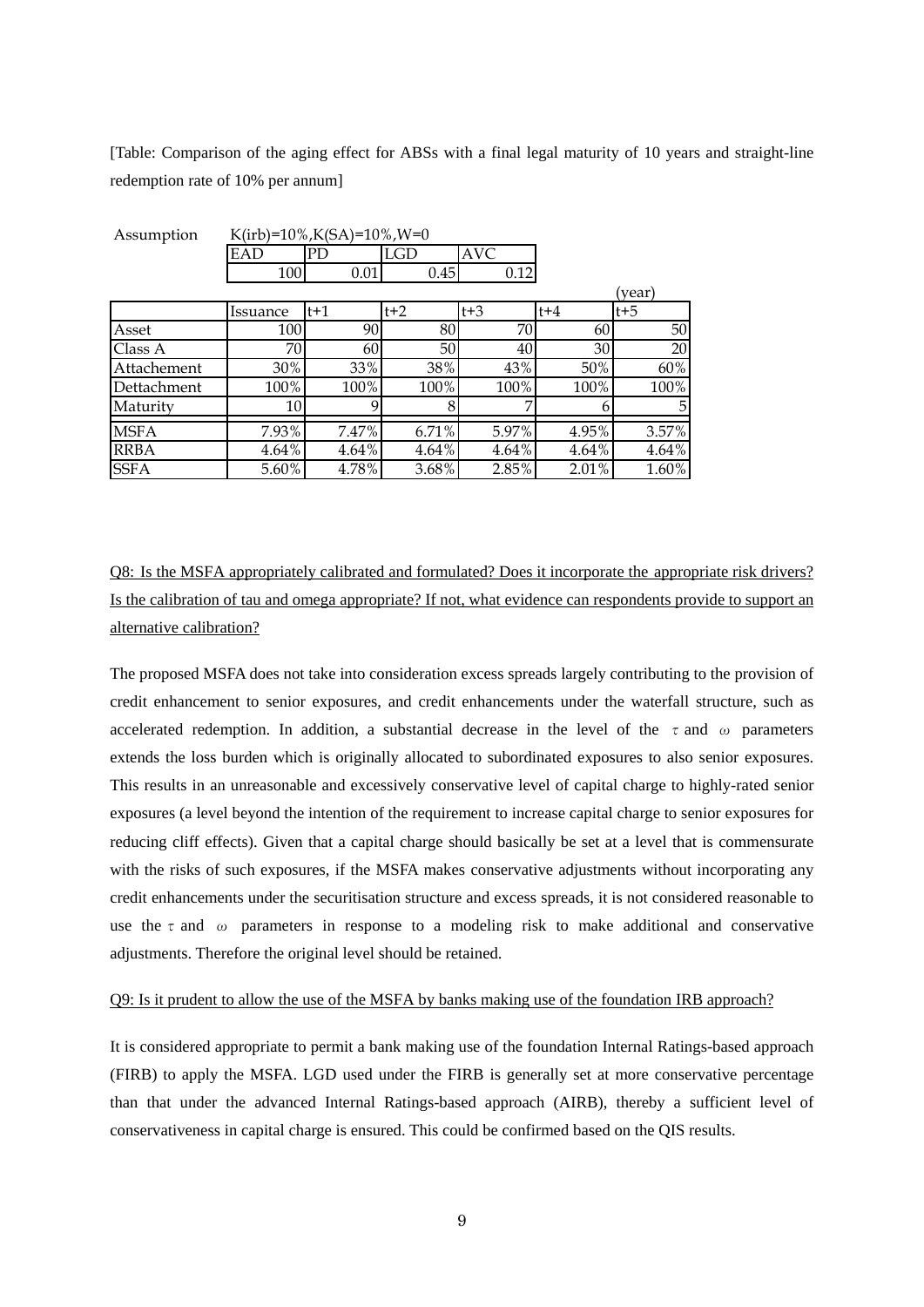## Q10: Is the SSFA (particularly the constant term *p*) appropriately calibrated? Please provide justification and evidence, to the extent possible, for alternative appropriate levels of calibration?

With regard to CLOs in the U.S., a certain report (Moody's *CLOs and the Simplified Supervisory Formula Approach (SSFA),* December 2012) indicates that even *p*=0.5 imposes an excessive level of capital charge, as compared to the 10-year accumulated loss ratio, and accordingly it may be extremely conservative. Furthermore, the rationale for  $p = 1.5$  is also not specified. We respectfully request the BCBS to, in light of the QIS results, make an assessment, especially on short-term securitisation exposures backed by accounts and notes receivable as provided in Q5, including maturity adjustments, to avoid setting an excessively conservative level of capital charge.

#### Q11: Is the SSFA properly formulated or should other risk drivers, such as maturity, be incorporated?

With regard to some products, there are a number of transactions which make publicly available 3-months delinquency data or more conservative data, such as 60 to 90 days, instead of disclosing the 90-days or more data. If 90-days or more delinquency data is strictly required for all transactions, additional costs for developing and/or improving the operating structure and process, etc. may need to be incurred. It is therefore requested to permit the use of data assessed to be virtually similar (e.g. the 3-months data) and conservative data (e.g. the 60-90 days data), and the application of a grandfathering rule, considering the existing transactions and financial practice of each jurisdiction.

## Q12: Has the BCRA been appropriately calibrated and formulated?

With regard to mezzanine tranches,  $F=2$  is considered not appropriate as it may result in an excessive capital charge. We understand that the Backstop Concentration Ratio Approach (BCRA) is a calculation method aiming to achieve an increase in the required capital of underlying assets which is equivalent to a leverage scale factor. With regard to tranches below mezzanine, doubling such a factor is inconsistent from a theoretical standpoint, and hence justification for setting *F*=2 is considered to be low. It is therefore requested to consider this in light of the QIS results.

Q13: What factors should the Committee consider in weighing whether the *F* parameter should be set at 2 for senior as well as non-senior tranches to avoid arbitrage opportunities?

It is understood that a cap of risk weights is applicable only with regard to senior tranches under the BCRA. If so, with regard to senior tranches,  $F=2$  is not considered effective for avoiding arbitrage opportunities.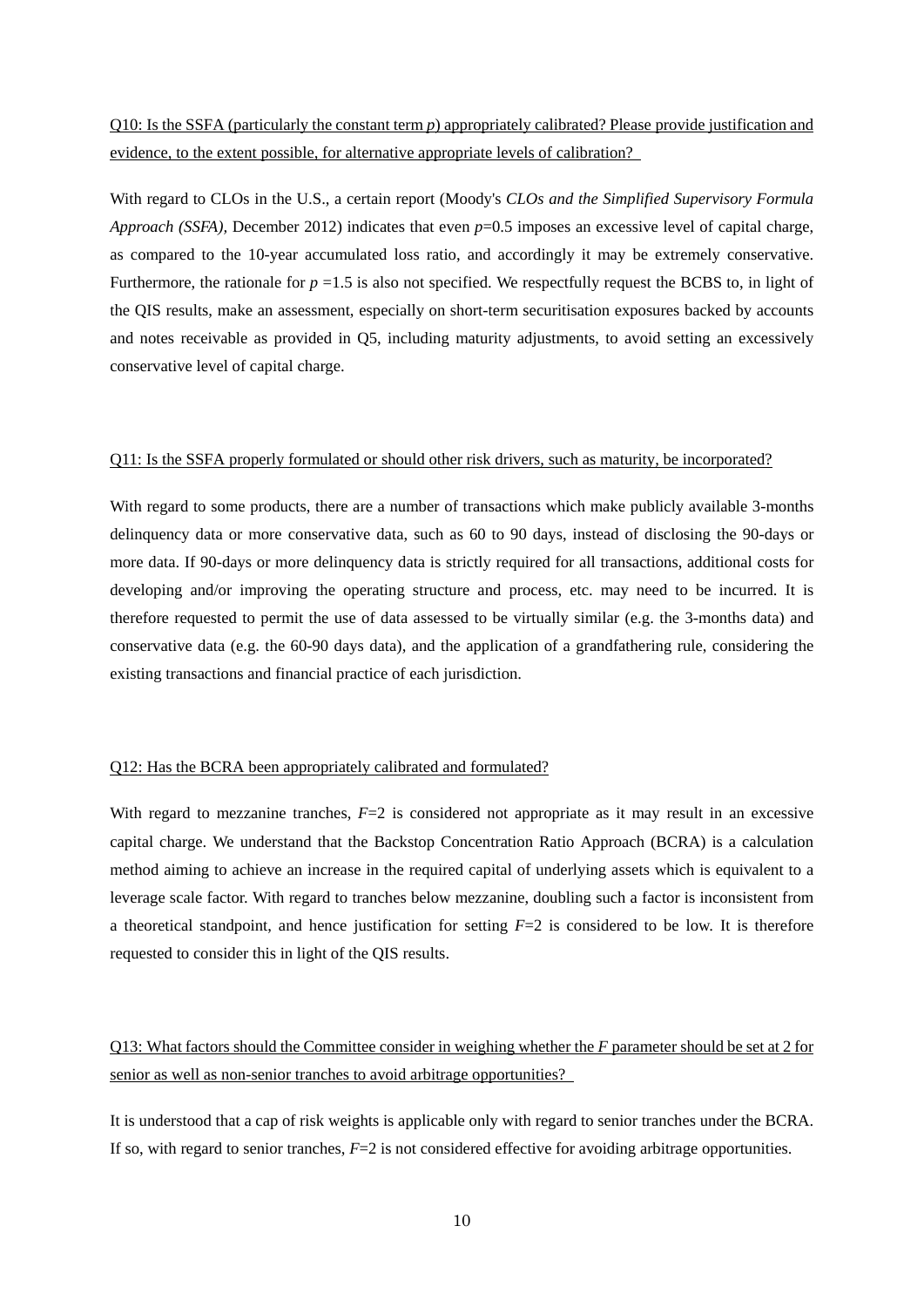Because, under such a treatment, RW cap for the *Ksa* is applied to a bank which, for the purpose of using arbitrage opportunities, insists that the  $K_{IRB}$  cannot be calculated but only the  $K_{SA}$  can, This results in the same situation as the application of *F*=1 under the formula of the BCRA. (Assume that "arbitrage opportunities" in Q13 means that a bank obtaining an approval for employing the IRB under Alternative B intentionally applies BCRA, instead of the CRKIRB, to achieve a lower capital charge, even it has the information on underlying assets needed to calculate the  $K_{IRB}$ ).

As a method for avoiding arbitrage opportunities with a framework for the cap for risk weights unchanged, certain operating requirements may be established. As one example of those requirements, only an originator who has an access to the information on underlying assets can apply the BCRA, not the  $CRK_{IRB}$ , by demonstrating to national supervisors a reasonable rationale for the application of the BCRA or that the application has not resulted in arbitrage.

#### Q15: Is the proposed treatment for mixed pools appropriate, or should another approach be employed?

The BCRA is a simple calculation method but does not reflect the factors including tranche thickness and maturity. It is therefore preferred to permit the use of other approaches on a pro-rata basis from the standpoint of making a more accurate measurement. On the other hand, considering bank's practical burden, we respectfully request the BCBS to permit the use of a pro-rata basis only under the BCRA to the extent that it does not lead to regulatory arbitrage, even such a treatment may be risk-sensitive, because there are many instances where it is practically difficult for a bank acting as an investor to make a measurement under the IRB.

## Q16: Is the definition of maturity appropriate, in light of the Committee's objectives?

The concept of the "unconditional contractual maturity" principle is not appropriate in light of actual business practice. It is therefore requested to clarify that "expected maturity" can be interpreted as the definition of maturity. Even if a securitisation exposure is not amortised based on the contract, as a result of observing the historical performance, there are products, such as RMBSs, which are highly likely to be redeemed by passing through the prepayment of the underlying assets. Given such an analysis, the use of an own estimated average life, based on the historical performance, as "M" should be permitted.

If the "expected maturity" and the "own estimated average life" are not permitted, for transactions consisting products with at least the most senior exposures and without accelerated redemption for subordinated tranches, a weighted-average remaining period or weighted average maturity at the time of calculation of the underlying assets should be allowed.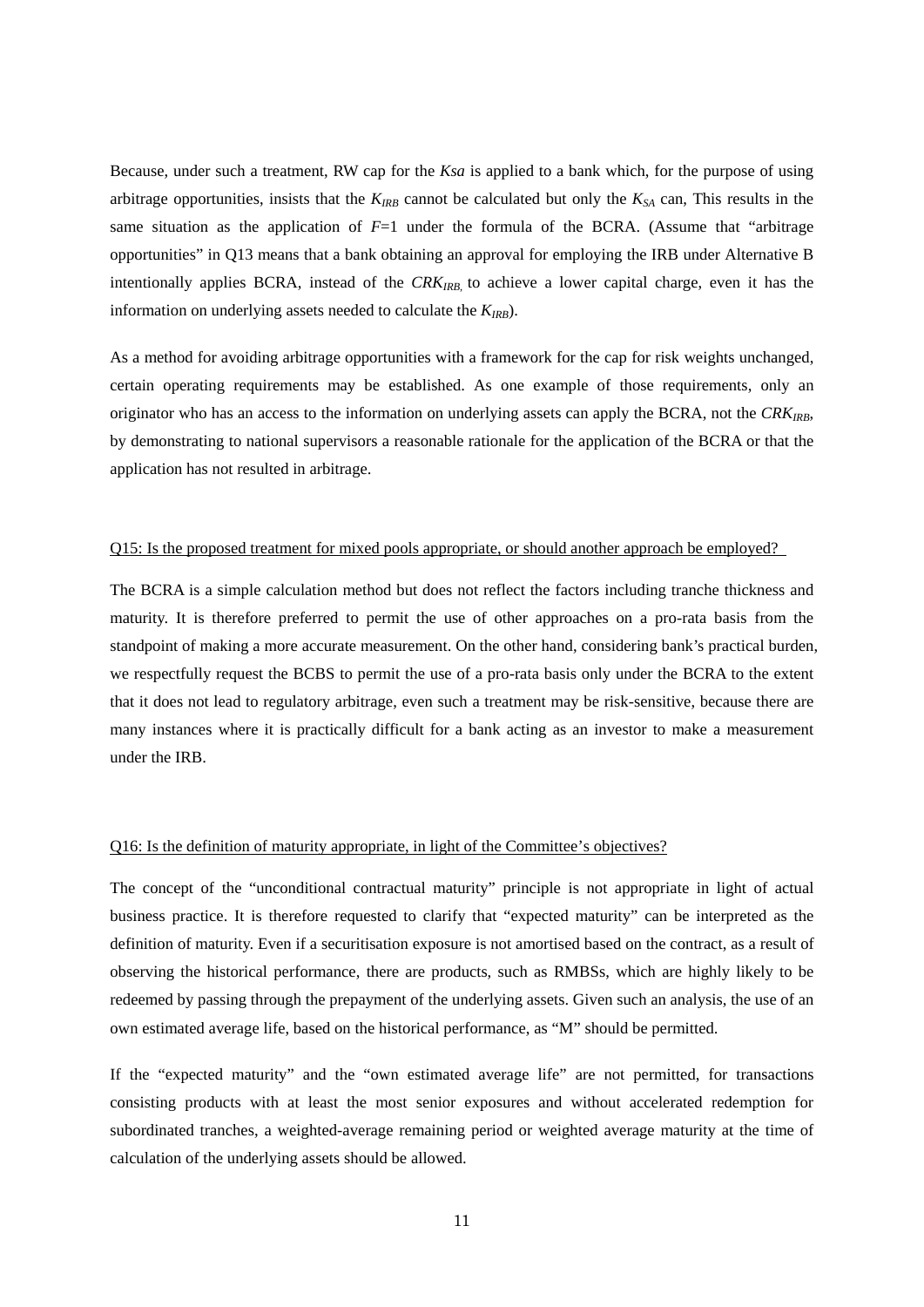In the Document, "unconditional contractual payment" is required as a criterion of the tranche "maturity." Under current practice where it is typical for ABSs to execute pass-through redemptions and set an expected maturity, if the "expected maturity" is not deemed to be "unconditional", then the "legal maturity", which is excessively conservative, needs to be selected. Particularly, for retail receivables, prepayments generally occur at a certain frequency, and thus the legal maturity is considered to be more extremely conservative than the actual holding period. Given the current business practice, the use of the expected maturity of a tranche should be accepted, and, if it is determined not to permit "planned" or "expected" as a rule, for senior exposures, then capital requirements should be calculated using the holding period reflecting the actual situation by permitting the use of a weighted-average remaining period or weighted average maturity of the underlying assets.

# Q17: Is the proposed 20% risk-weight floor set at an appropriate level? Please provide justification and evidence, to the extent possible, for alternative levels for the risk weight floor.

This is not considered an appropriate level.

According to S&P's data on annual default rates for global securitisation exposures, the weighted-average default rate of AAA-rated exposures during 1978 to 2011 is 0.12% (standard deviation of 0.12%). When analysing this value, the proposed floor of 20% appears to be reasonable. However, this default rate also reflects historical default data for AAA-rated exposures during the period in which issues associated with the rating standards had emerged. This implies that any effects of improvements to the rating standards through developing the regulations for rating agencies which have already been implemented to date are not considered in this default rate. Therefore, the proposed securitisation capital framework lacks an appropriate balance as a total securitisation regime.

In addition, the 20% risk-weight floor is considered to be higher than that for the other exposures. For example, AAA-rated corporates calculated under the SA have less than 10% risk weight for one year. A risk weight of 20% is at the same level as that of BBB-rated corporates.

At least, the floor should be set at 7% for the MSFA.. Under the MSFA, it is not necessary to establish a uniformly higher floor since the risk assessment of underlying assets and tranche characteristics (such as, thickness, credit enhancement and maturity) are included in inputs and the MSFA is a risk-sensitive method which can be applied to various securitisation exposures. It is considered appropriate to set a floor so that the risk weight will be at the same level as the floor or the default parameters (PD:0.03%, LGD: 45%, M=1) under the FIRB framework. (In the case where the IRB model can be used, a securitisation exposure should be treated in the same manner as a corporate exposure.)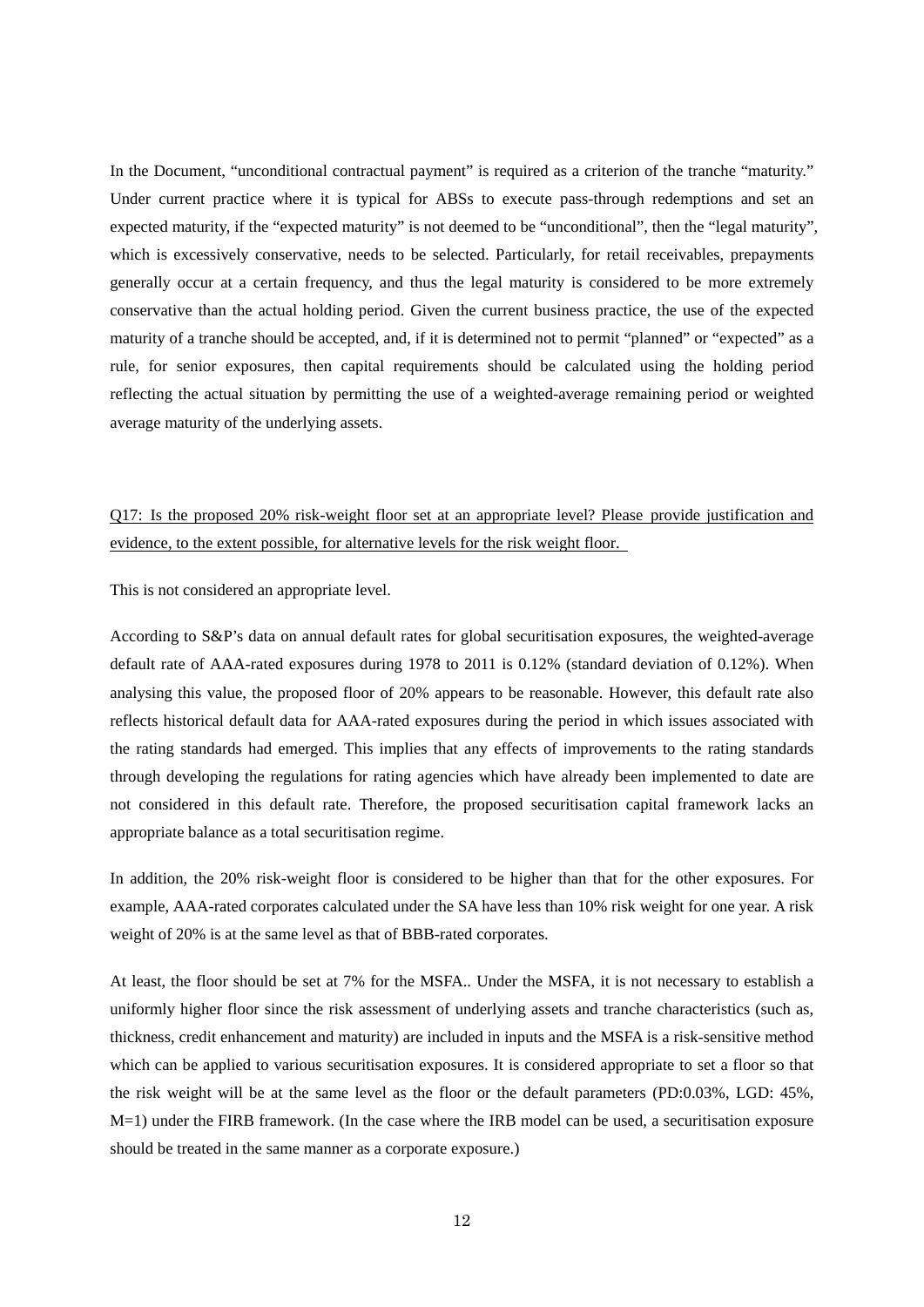On the other hand, it is reasonable to set a lower floor for the RRBA which is a more risk-sensitive method than the SSFA.

#### Q18: Should the risk-weight floor for short-term exposures be the same as for long-term exposures?

In Japan, securitised accounts and notes receivables exceed 5 trillion yen, and major banks have not experienced default arising from such securitised products for the past 15 years. Most short-term exposures are intended to extend temporary funding, with a simple senior and subordinated structure. It is hence desirable not to apply the 20% floor to short-term exposures, given that the probability of default for short-term (less than one year) exposures is extremely low.

Estimation based on certain assumptions indicates that all of the transactions selected as a sample failed to satisfy a floor of 20%, as described below.

[Table: Estimation based on certain assumptions of risk weights for short-term exposures having accounts and notes receivables as underlying assets]

| Tranche | RW<br>the<br>under<br><b>MSFA</b> | RW under the SSFA            | <b>RW</b><br>the<br>under<br><b>BCRA</b> | RW under CR-Kirb             |
|---------|-----------------------------------|------------------------------|------------------------------------------|------------------------------|
| Senior  | 20%                               | 20%<br>to<br>approx.<br>150% | .00%                                     | 20%<br>approx.<br>to<br>250% |

While a uniform floor of 20% has merits of being simple and facilitating understanding, there is a demerit that such a floor inhibits adequate pricing functions and price discovery functions in the market, particularly for short-term securitisation exposures to which the MSFA is applied. The proposed revisions establish a floor for risk weights, leading to a higher capital charge for a long-term tranche than previously required. Thus, the MSFA assigns risk-sensitive risk weighs to transactions with a wide range of parameters (such as PD/LGD) with regard to long-term tranches, and assigns uniform risk weights to transactions with a relatively wide range of parameters for short-term tranches, thereby the capital charge will not reflect the actual risk. For example, if a bank acts a sponsor of ABCPs, both ABCPs for which the PD of the underlying assets are 0.1% and 1.5% will be subject to the same level of capital charge (under specific conditions (M=1)). As a result, regardless of the magnitude of risks of an exposure, banks may add-on a uniform spread in providing funds to corprorates, the funding party. In order to avoid such an issue, under the new regulation, the floor should not be increased to the risk weight of 20%. Even if the floor is not changed from the current framework, it is considered that the proposed revisions make a sufficiently conservative risk assessment through the maturity adjustments of tranches, and hence the purposes of the proposed revisions have been achieved.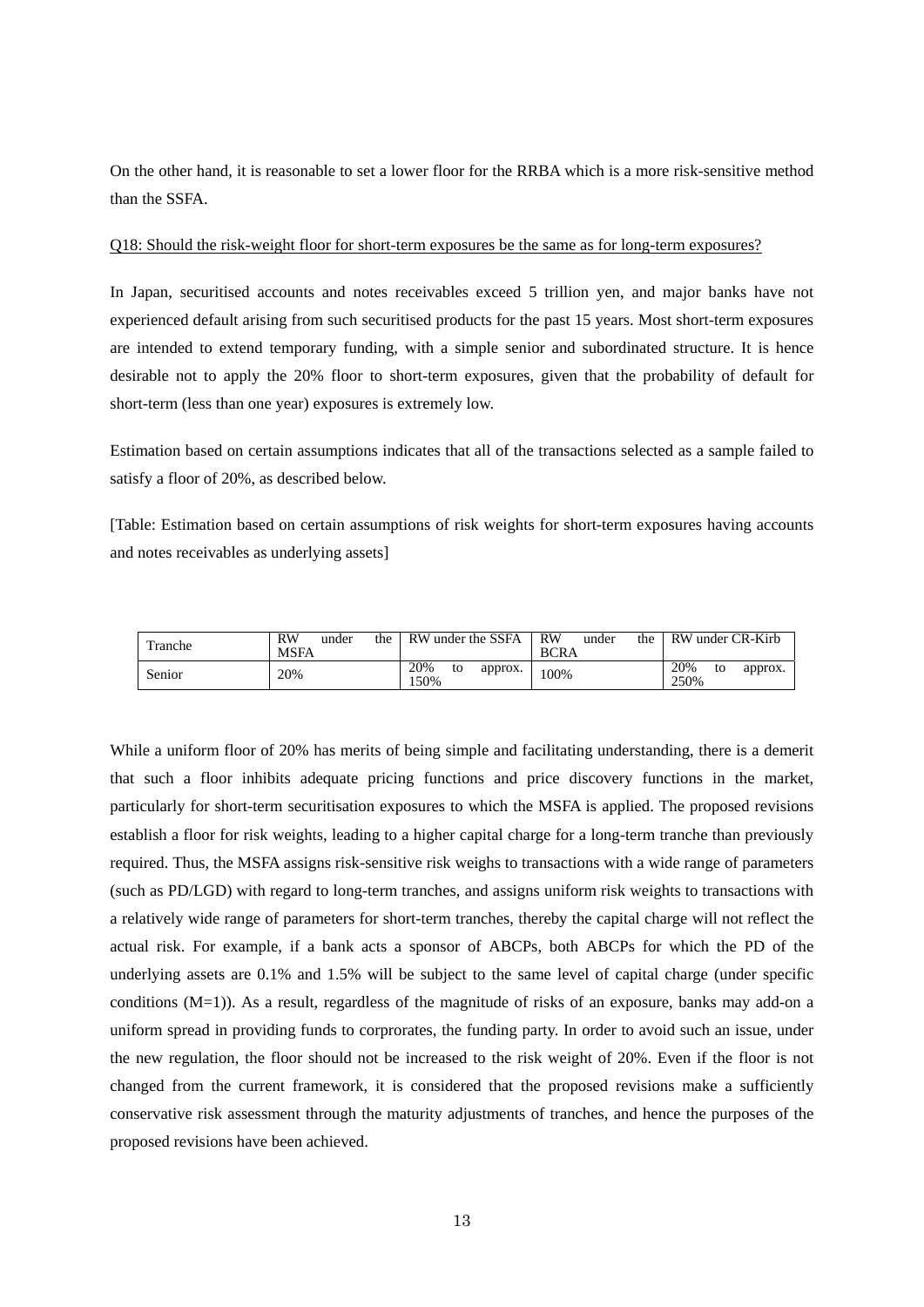

[Figure: Relevance among the floor, PD, and M under a certain assumption (LGD=100%, etc.)]

ABCP programmes backed by accounts and notes receivables primarily focus on a very short-term (less than six months) transaction based on originators' business stream and has features quite different from long-term exposures. In fact, the programmes had had a limited impact from the Lehman Shock. Unlike investment products, ABCP programmes have no risk of deterioration in exposures resulting from fluctuations in market value. Under such a scheme, risk characteristics, including the maturity of the underlying assets, should be thoroughly reflected in the securitisation framework. From the viewpoint that this is one of the critical alternative tools for an entity's funding activity, a market contraction cannot be avoided unless a floor of risk weights is consistent with corporate loan exposures. The current 7%, which is consistent with the floor of risk weights for the IRB calculation, is therefore appropriate.

#### Q19: Are the proposed caps and their interactions with the proposed floor risk weight appropriate?

They are believed to be appropriate since it may be extremely conservative to require a capital charge exceeding the capital charge in the case where a bank holds underlying assets directly.

The Consultative Document permits the use of the averaged risk weights assigned to the underlying asset exposures as a cap to the risk weights for senior securitisation exposures. However, it is assumed that it may be difficult for a bank employing the IRB to make an independent estimation under the IRB for the products held for investment purposes, and thus we respectfully request the BCBS to permit such a bank to apply the SA framework for such underlying asset exposures.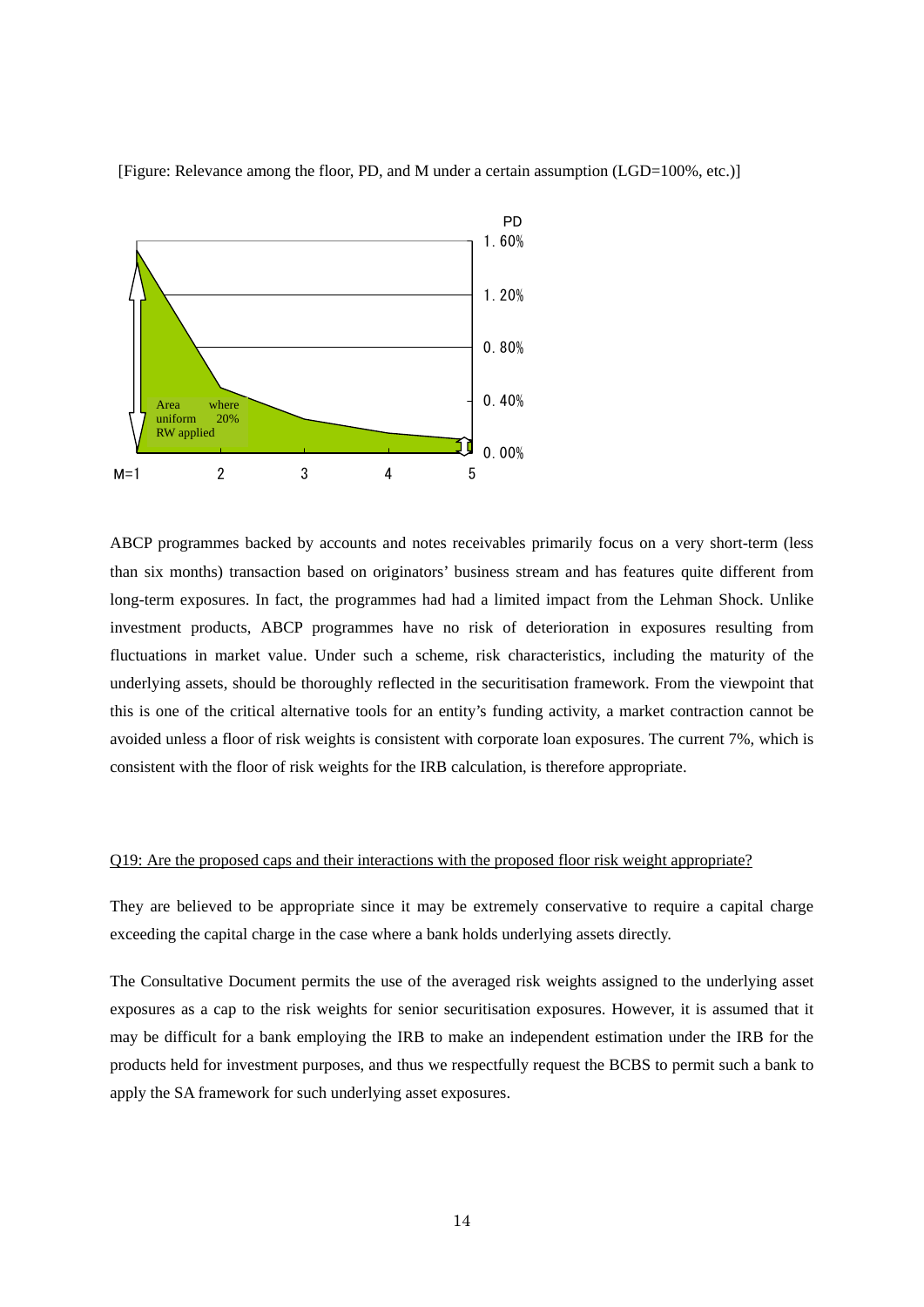Q21: Are the assumptions used in developing and calibrating the approaches discussed above appropriate in view of the Committee's stated objectives? Please provide empirical justification for alternative assumptions to those noted above.

Excess spreads should be incorporated into the calculations for both the MSFA and SSFA. Excess spreads are a credit enhancement inherent to each product which will be realised through the collection of the underlying assets, and hence the current MSFA and SSFA models reflecting only a subordinated rate is believed to be insufficient. Risk weights are originally used to calculate a capital amount to be set aside as a reserve for potential losses arising from positions held. This calculation includes certain principal collection as an assumption, and hence reflects future principal income. Accordingly, the treatment not to include in the model calculation the future margin income which will be paid by the time principal payment is made is not considered reasonable. Particularly, as stated in the Consultative Document, in the case of incorporating maturity in the calculation of risk weights, not taking into account the FMI earned during such a period results in excessive risk weights for long-term exposures.

The proposed MSFA approach only takes into account a simple subordinated rate with a funded credit enhancement as a loss-absorbing capacity and does not entirely assess and consider in the model the product characteristics of unfunded credit enhancement, such as a waterfall scheme accelerating redemptions in proportion to the degree of deterioration in the underlying assets. In this respect, for securitisation exposures such as cash CDOs and RMBSs with unfunded credit enhancements as described above, among other things senior tranches, a risk assessment is not properly carried out and risk weights are excessively conservative.

Q22: Is the proposed treatment of retail securitisations using the same approaches as for corporate securitisations appropriate? Would additional complexity (in the form of an additional formula to adjust the AVCs of retail underlying exposures) be justified to remove the double-counting effect of maturity effects?

More complexity in the functions and eliminating double counting for maturity adjustments can be justified. It is not reasonable to avoid separate calculation for retail exposures and corporate exposures due to just the complexity, since such separate calculation is an approach that is also adopted for calculating general capital charges. Rather, it is considered reasonable that a model should reflect risk weights more appropriately by eliminating double counting as this outweighs the framework becoming complicated.

As described above in Q6, in cases of retail housing loans extended by the Housing Agency which is the largest issuer in the broader Japanese securitisation market (loans of 10 to 28 billion yen have been issued on a monthly basis for the most recent one year), the historical average default rate is approximately 0.4% and has not exceeded 2% at the maximum, while the LGD is lower than the assumption made as collateral are generally pledged in practice, which is inconsistent with the actual situations. A different level of risk weights for retail pools from that for wholesale pools should be discussed based on the QIS results.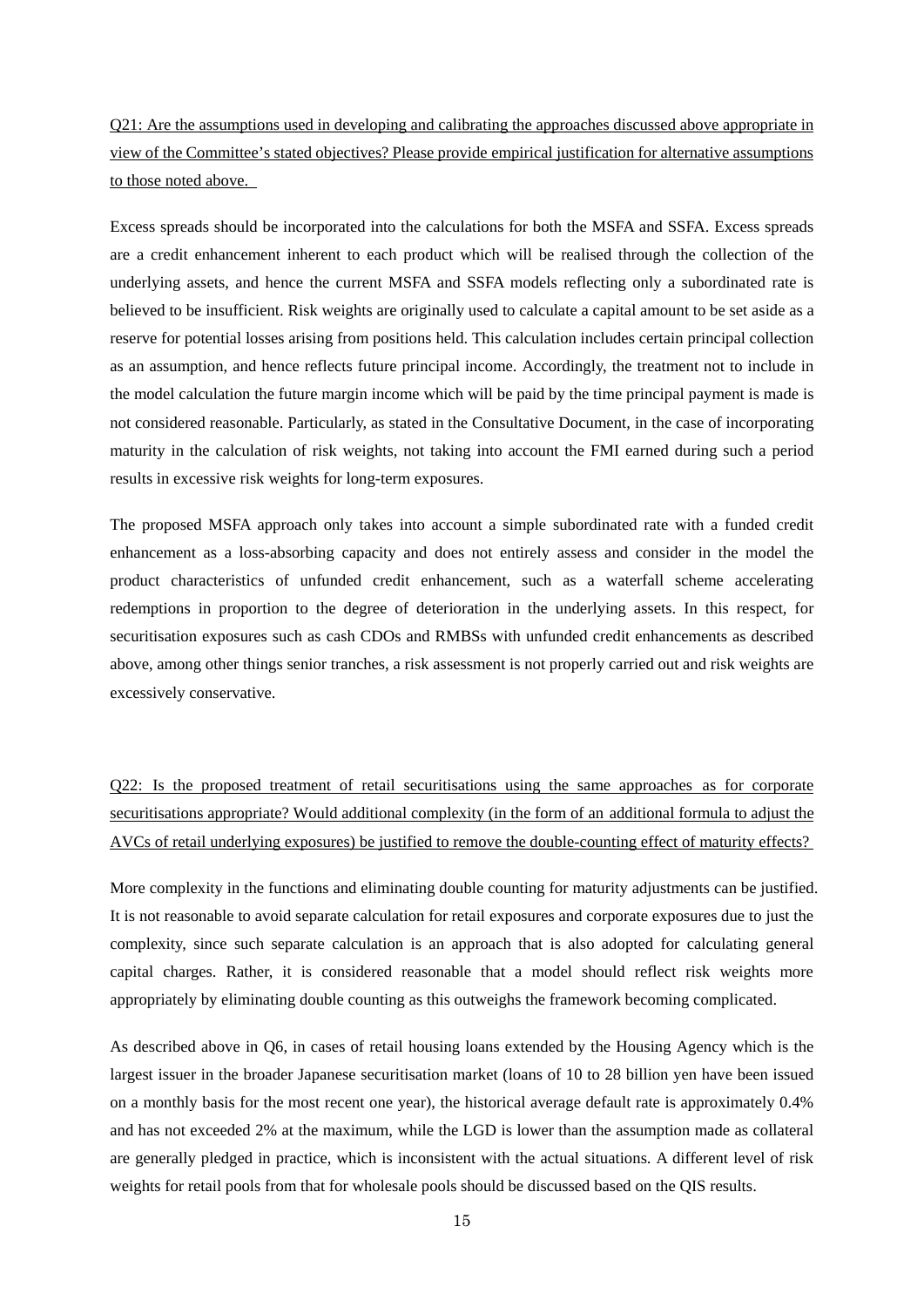| $\omega$ . Estimation of Kivids issued by the Flousing Agency under certain assumption |                   |                   |                   |  |  |  |
|----------------------------------------------------------------------------------------|-------------------|-------------------|-------------------|--|--|--|
|                                                                                        | RW under the MSFA | RW under the SSFA | RW under the RRBA |  |  |  |

|  |  |  | [Table: Estimation of RMBS issued by the Housing Agency under certain assumptions] |
|--|--|--|------------------------------------------------------------------------------------|
|  |  |  |                                                                                    |

20% 69% 58%

### Other isssues

### ○ Treatment of re-securitisation

With regard to re-securitisation, a framework of applying higher risk weights than the original securitisation as provided in Basel 2.5 should be established, rather than only allowing a concentration ratio that does not reflect any subordinated credit enhancement.

In terms of re-securitisation exposures with relatively high uncertainty, applying high risk weights is considered to be reasonable. However this proposal uniformly applies the same treatment to any types of exposures including those where regulations should be strengthened (re-securitisation whose underlying assets are all securitised exposures) to those whose performance has not worsened (including re-securitisation whose underlying assets include only less than 5% securitsation exposure such CLOs). Uniform application of the calculation under the BCRA to these exposures is inappropriate as this will result in excessively conservative capital charges. For example, an approach that does not rely on any external credit ratings is considered to be an extremely rigid and conservative method. Further, such an approach may become one of the factors for creating cliff effects in comparison with other securitisations.

### $\bigcirc$  Revision to inferred rating

The Basel II inferred rating framework sets out that a referenced securitisation exposure subordinates to the tranche held, while we understand that the footnote 22 of the Document specifies that the framework has been revised to accept a case where the referenced securitisation exposure and the tranche held is pari pasu. We however believe that this change should be further clarified. Also, paragraph 618 (b) of BCBS 128, one of the requirements of Basel II capital framework, should be removed to ensure consistency with the implementation of the maturity adjustment under the RRBA.

#### $\circ$  Treatment of purchased receivables used as underlying assets

Where underlying assets are purchased receivables, Footnote 28 states that parameter estimation based on a "top-down approach" would be allowed under the MSFA for purchased receivables, which is not changed from the current framework. However, the treatment for a case where there is a dilution risk is not specified. We would like to confirm what treatment the BCBS assumes for such a case.